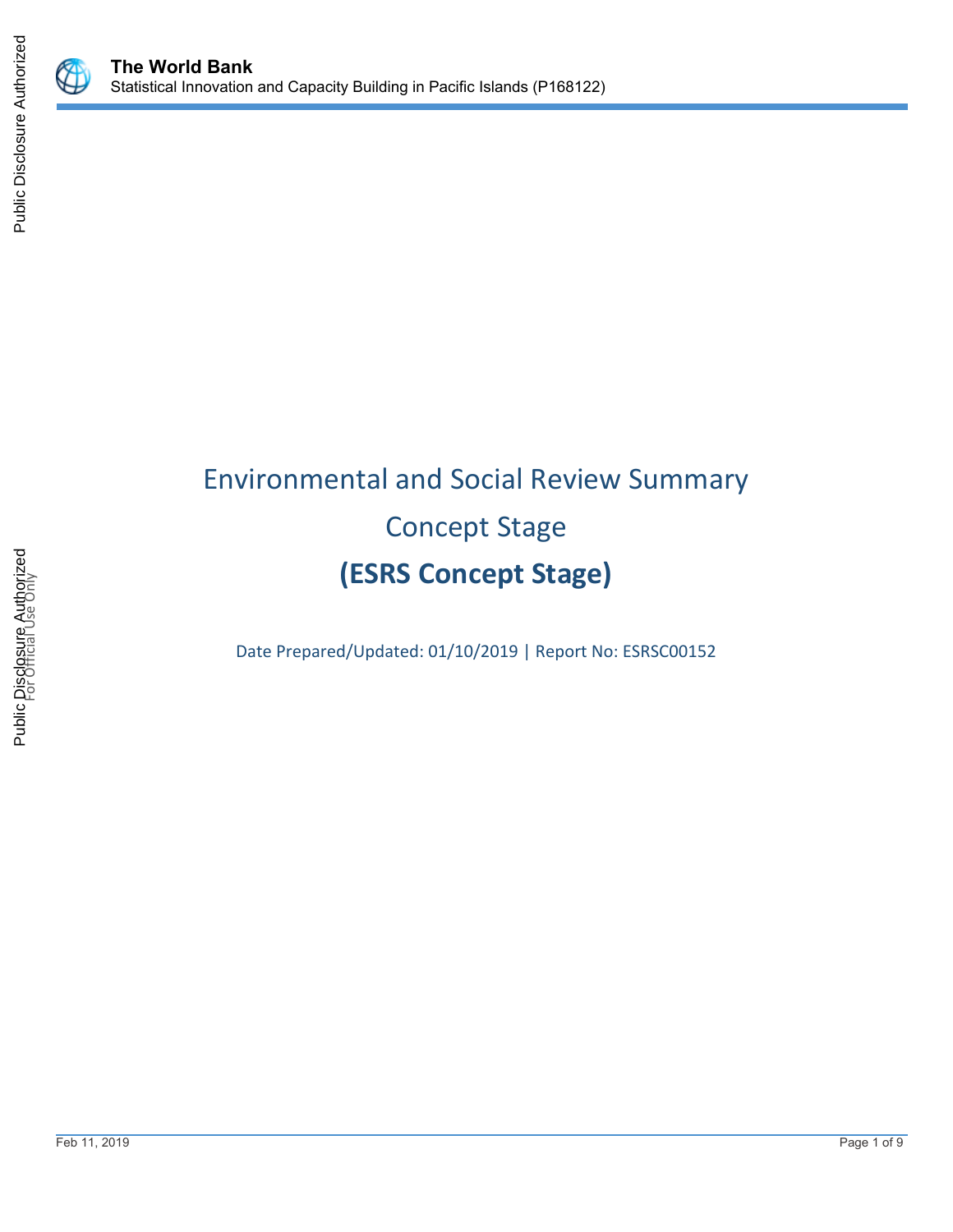

# **BASIC INFORMATION**

## **A. Basic Project Data**

| Country              | Region                                                          | Project ID                      | Parent Project ID (if any)  |
|----------------------|-----------------------------------------------------------------|---------------------------------|-----------------------------|
| Pacific Islands      | <b>EAST ASIA AND PACIFIC</b>                                    | P168122                         |                             |
| Project Name         | Statistical Innovation and Capacity Building in Pacific Islands |                                 |                             |
| Practice Area (Lead) | <b>Financing Instrument</b>                                     | <b>Estimated Appraisal Date</b> | <b>Estimated Board Date</b> |
| Poverty and Equity   | <b>Investment Project</b><br>Financing                          | 5/31/2019                       | 8/30/2019                   |
| Borrower(s)          | Implementing Agency(ies)                                        |                                 |                             |

## Proposed Development Objective(s)

Program Level Development Objective To improve the quality and efficiency of welfare data collection, and accessibility to welfare data in the Pacific Island Countries. Country Project Development Objective To improve the efficiency of HIES implementation, quality of data production, and accessibility to welfare data in Tonga / Kiribati / the Solomon Islands. Regional Organization Project Development Objective To strengthen the capacity of SPC to foster innovation and promote improved statistics management practices in the region.

| <b>Financing (in USD Million)</b> | Amount |
|-----------------------------------|--------|
| <b>Total Project Cost</b>         | 10.00  |

# **B. Is the project being prepared in a Situation of Urgent Need of Assistance or Capacity Constraints, as per Bank IPF Policy, para. 12?**

No

# **C. Summary Description of Proposed Project [including overview of Country, Sectoral & Institutional Contexts and Relationship to CPF]**

The 'Statistical Innovation and Capacity Building in Pacific Islands' project will work with participating member countries to reduce the levels of data deprivation by supporting the adoption of improved methodologies and new technologies for data collection. The project will also support the regional organization, the Statistics for Development Division of the Pacific Community, to strengthen its skill set in operationalizing their 2018-2020 business plan.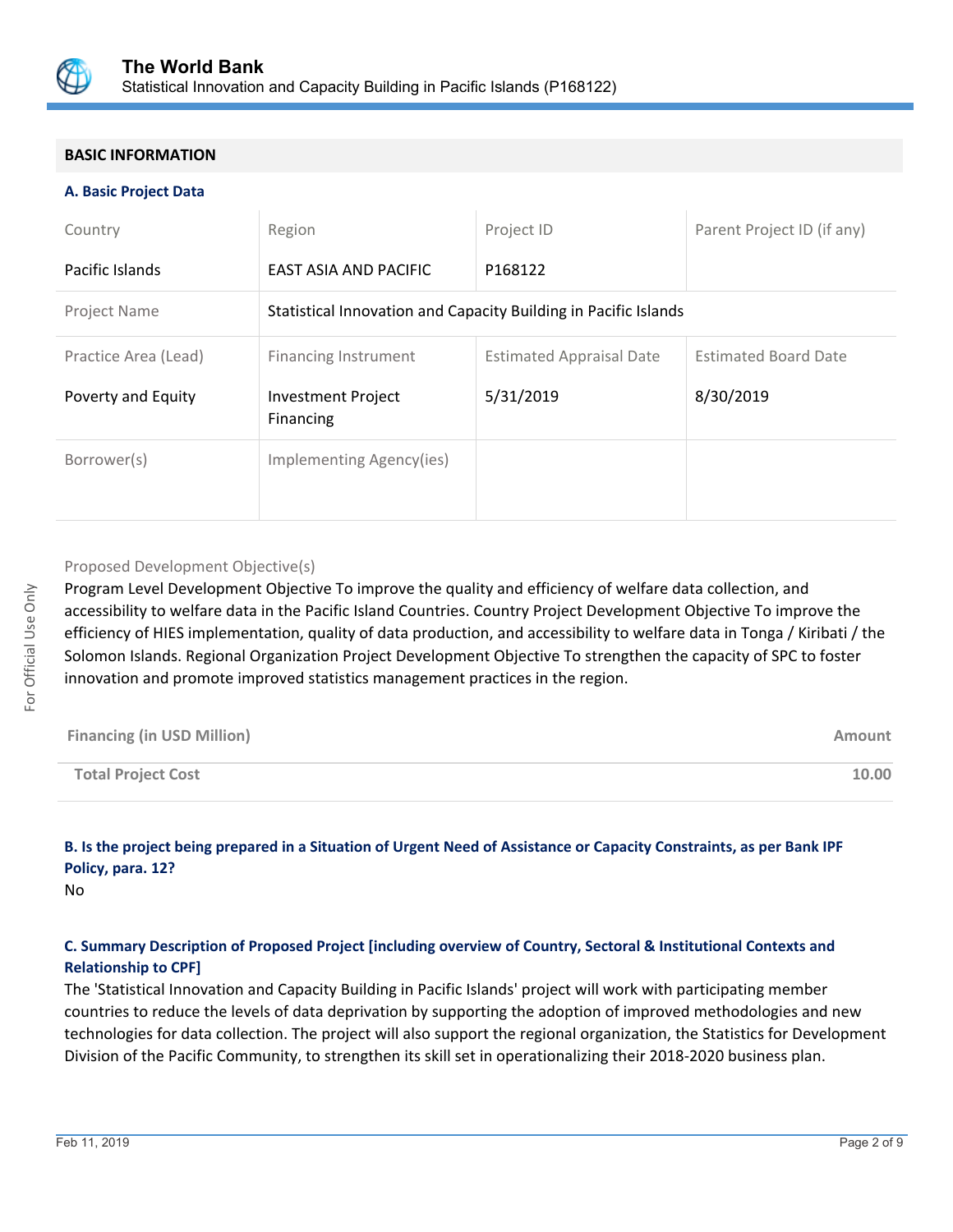

# **D. Environmental and Social Overview**

D.1. Project location(s) and salient characteristics relevant to the ES assessment [geographic, environmental, social] Specific countries yet to be identified. Preliminary discussions are ongoing with Solomon Islands, Samoa and Tonga. The project will not involve any physical works. The main project activities are development of a methodology and program for data collection in the PICs; undertaking socio-economic surveys; developing a system for data storage and sharing; and institutional capacity building.

# D. 2. Borrower's Institutional Capacity

Project countries not known, and country level implementation agencies have not been identified. At the regional level, the Project will provide financing to the Statistics for Development Division of the Secretariat of the Pacific Community (SPC-SDD). Borrowers capacity to manage the E&S risks associated with the Project will be assessed during the ESA process and appropriate capacity building activities will be included within project design.

# **II. SCREENING OF POTENTIAL ENVIRONMENTAL AND SOCIAL (ES) RISKS AND IMPACTS**

# **A. Environmental and Social Risk Classification (ESRC)** Low

# **Environmental Risk Rating** Low

No physical works are proposed and the project does not involve analytical, advisory or other activities which could have or lead to downstream physical, social or environmental impacts. The collection, analysis, storage and sharing of anonymised data is unlikely to result in any significant E&S risks. Hence, no demand is expected for the Borrower's staff and capacity to assess, manage and mitigate ES impacts

# **Social Risk Rating** Low

No physical works are proposed and the project does not involve analytical, advisory or other activities which could have or lead to downstream physical, social or environmental impacts. The collection, analysis, storage and sharing of anonymised data is unlikely to result in any significant E&S risks. Hence, no demand is expected for the Borrower's staff and capacity to assess, manage and mitigate ES impacts

# **B. Environment and Social Standards (ESSs) that Apply to the Activities Being Considered**

# **B.1. General Assessment**

# **ESS1 Assessment and Management of Environmental and Social Risks and Impacts**

# *Overview of the relevance of the Standard for the Project:*

The project is not expected to result in any negative E&S issues. The project could have positive impacts (through collection of data to inform Government) on vulnerable groups, reduction in discrimination, and indigenous peoples by helping to capture data and focus Government attention on vulnerable groups and indigenous peoples and address exclusion or discrimination.

# **Areas where reliance on the Borrower's E&S Framework may be considered:**

The use of E&S country systems is not anticipated at this stage. It is unlikely that the need or rationale for using Borrower ES systems will arise, but this may be reviewed during the ESA process, once the Project interventions are clearly identified.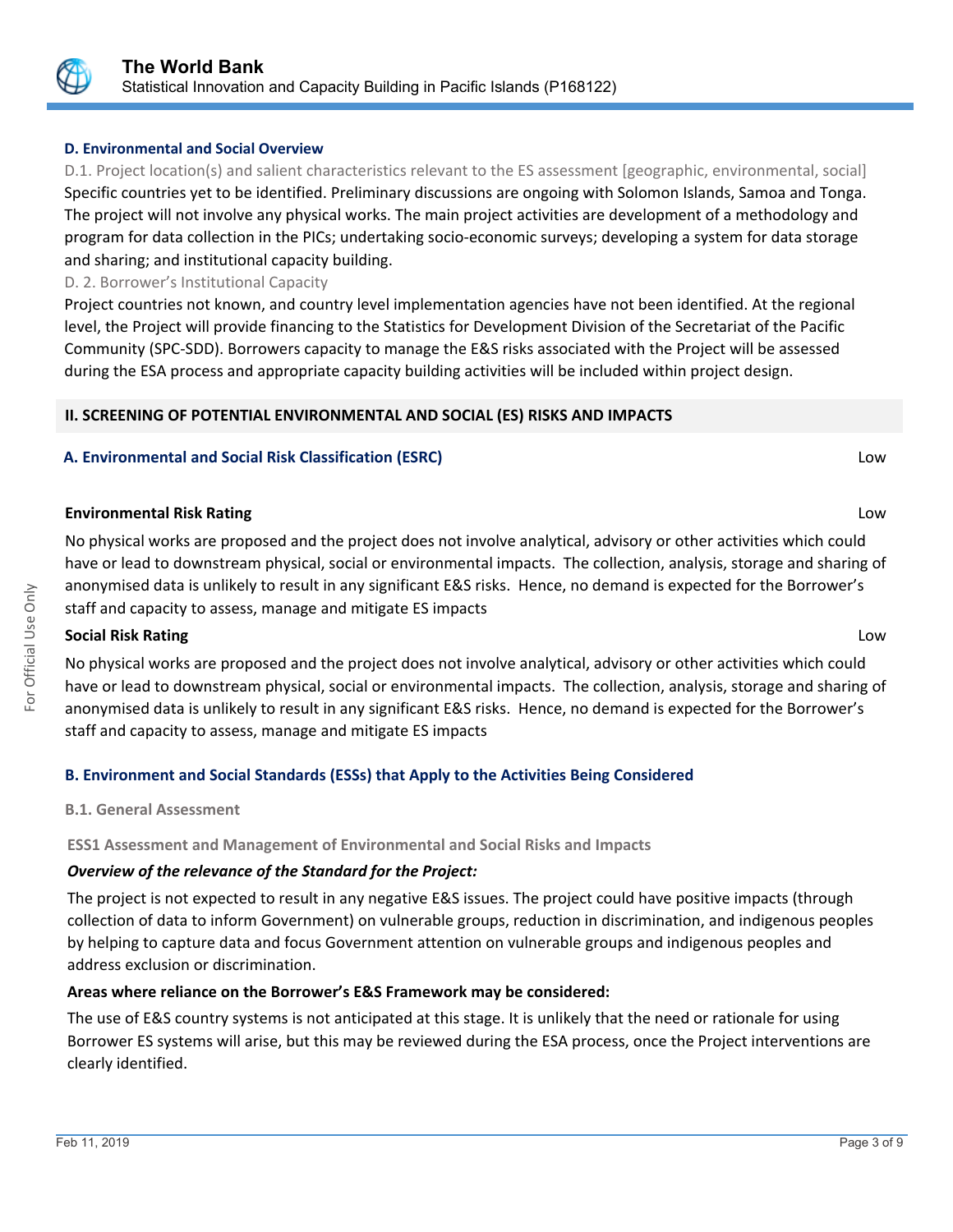

# **ESS10 Stakeholder Engagement and Information Disclosure**

While the project will have no adverse ES impacts, the identification and outreach to stakeholdes would be expected to be an important contribution to the project design. A stakeholder identification, mapping and characterization would be an important tool to understand the scope of potential beneficiaries, as well as the influence, attitude and interests of key stakeholdes. The presence of IPs (under ESS7) will also be considered to ensure non exclusion and equal access to project benefits. The methodology and approach taken to data collection, analysis and storage will need to be clearly communicated to all relevant stakeholders. A stakeholder engagement plan (SEP), commensurate to the projects risks, will be prepared and disclosed prior to appraisal.

# **B.2. Specific Risks and Impacts**

**A brief description of the potential environmental and social risks and impacts relevant to the Project.**

# **ESS2 Labor and Working Conditions**

Worker conditions for data collectors, Governments and other agencies and contractors will be assessed to ensure alignment with ESS2. At this stage, the number and type of workers is unknown and will depend on the countries chosen, data collection methodology, sample size, and analysis and distribution needs. Timeframe for employment are also unknown. Labour management procedures will be prepared prior to the employment of any staff or workers, and will set out how the project will meet the requirements of ESS2.

# **ESS3 Resource Efficiency and Pollution Prevention and Management**

Use of natural resources, generation of emissions and waste, and significant GHG production are not anticipated.

# **ESS4 Community Health and Safety**

Provision of information by the community may present some minor issues in terms of data confidentiality. This will be assessed as part of the ESA process but is expected to be readily manageable within the methodology being developed for data collection, storage, management and processing. Data security may be an aspect to emphasize in project design and follow up with the Borrowers. No community health and safety issues are expected through project activities; nor will activities affect ecosystem services.

**ESS5 Land Acquisition, Restrictions on Land Use and Involuntary Resettlement** No land impacts are anticipated and involuntary land acquisition is not anticipated.

**ESS6 Biodiversity Conservation and Sustainable Management of Living Natural Resources** The project will not impact biodiversity or living natural resources.

**ESS7 Indigenous Peoples/Sub-Saharan African Historically Underserved Traditional Local Communities**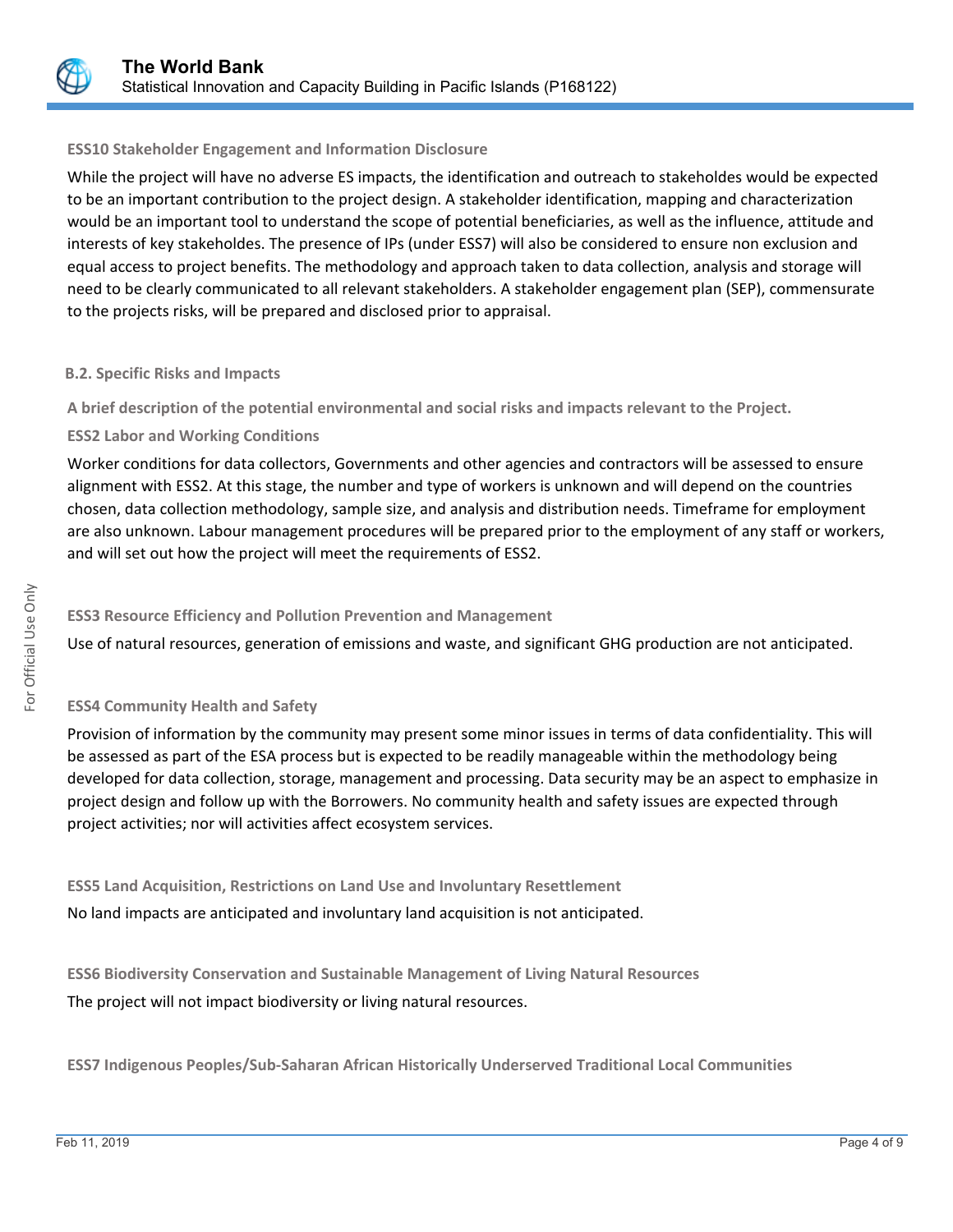

The presence of IPs will depend on which countries are included in the Project. This will be confirmed during the ESA process. If IPs are identified, measures associated with data collection for indigenous people will be incorporated into project design.

### **ESS8 Cultural Heritage**

The project will not impact physical or intangible cultural resources.

#### **ESS9 Financial Intermediaries**

The project will not include any financial intermediaries.

#### **B.3 Other Relevant Project Risks**

#### None

#### **Should "Other Relevant Project Risks" be disclosable?** No analyzed a set of the set of the set of the set of the set of the set of the set of the set of the set of the set of the set of the set of the set of the set of th

| <b>C. Legal Operational Policies that Apply</b>                    |     |
|--------------------------------------------------------------------|-----|
| <b>OP 7.50 Projects on International Waterways</b>                 | No. |
| Project will not take place on (or along) international waterways. |     |
| <b>OP 7.60 Projects in Disputed Areas</b>                          | No. |
| Project will not take place in disputed areas.                     |     |
|                                                                    |     |

#### **III. WORLD BANK ENVIRONMENTAL AND SOCIAL DUE DILIGENCE**

#### **A. Is a common approach being considered?** No **No. 2018** No. 2018 No. 2018 No. 2018 No. 2018 No. 2019 No. 2019 No

#### **Financing Partners**

None.

# **B. Proposed Measures, Actions and Timing (Borrower's commitments)**

#### **Actions to be completed prior to Bank Board Approval:**

Incorporation of social and environmental issue considerations (inclusion, vulnerable people, indigenous peoples etc) in survey design and sampling.

Prior to appraisal, a SEP will be prepared to the satisfaction of the Bank. A Labour management plan (LMP) may be required depending on the timescale of recruitment of staff or contractors.

# **Possible issues to be addressed in the Borrower Environmental and Social Commitment Plan (ESCP):**

The TOR for survey design, sampling, analysis to incorporate social and environment issue considerations (inclusion, vulnerable people, indigenous peoples etc.) to be approved by Bank E&S team; the LMP may be a requirement of the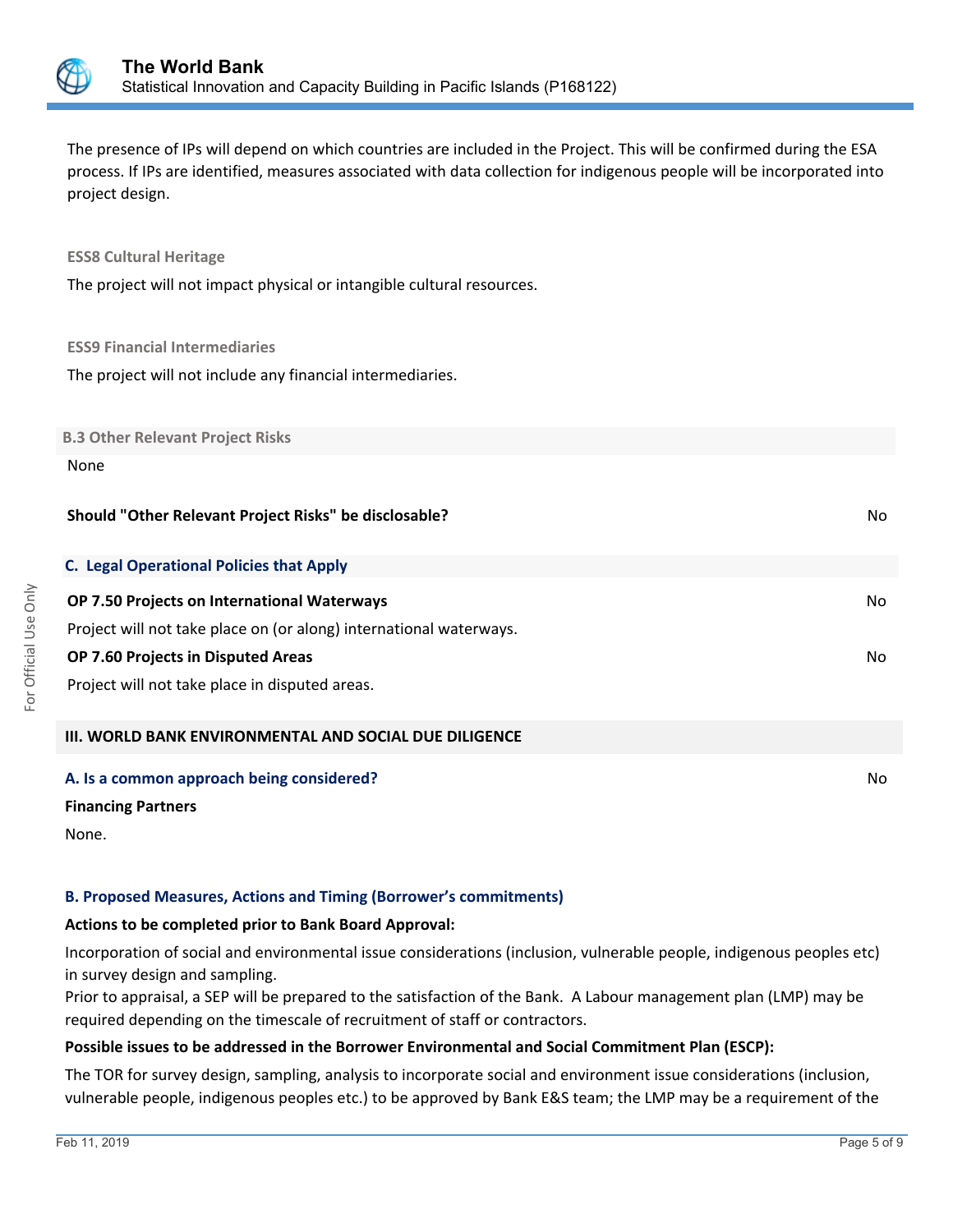

ESCP to be implemented prior to the recruitment of staff; project activities implemented in line with ESF requirements; and inclusion of E&S considerations in project reporting.

## **C. Timing**

| Tentative target date for preparing the Appraisal Stage ESRS               |     |
|----------------------------------------------------------------------------|-----|
| <b>IV. WORLD BANK ES OVERSIGHT</b>                                         |     |
| Corporate advice/oversight will be provided by an Environmental and Social | No. |

# **V. CONTACT POINTS**

Standards Adviser (ESSA) during project preparation

| <b>World Bank</b> |                                  |        |                                      |
|-------------------|----------------------------------|--------|--------------------------------------|
| Contact:          | Ross James Butler                | Title: | Senior Social Development Specialist |
| Telephone No:     | 5740+6511/                       | Email: | rbutler@worldbank.org                |
| Contact:          | Rachelle Therese Marburg         | Title: | Social Development Specialist        |
| Telephone No:     | 5740+6449 /                      | Email: | rmarburg@worldbank.org               |
| Contact:          | Nathalie Suzanna Noella Staelens | Title: | Senior Environmental Engineer        |
| Telephone No:     | 5740+6531/                       | Email: | nstaelens@worldbank.org              |

**Borrower/Client/Recipient**

**Implementing Agency(ies)**

# **VI. FOR MORE INFORMATION CONTACT**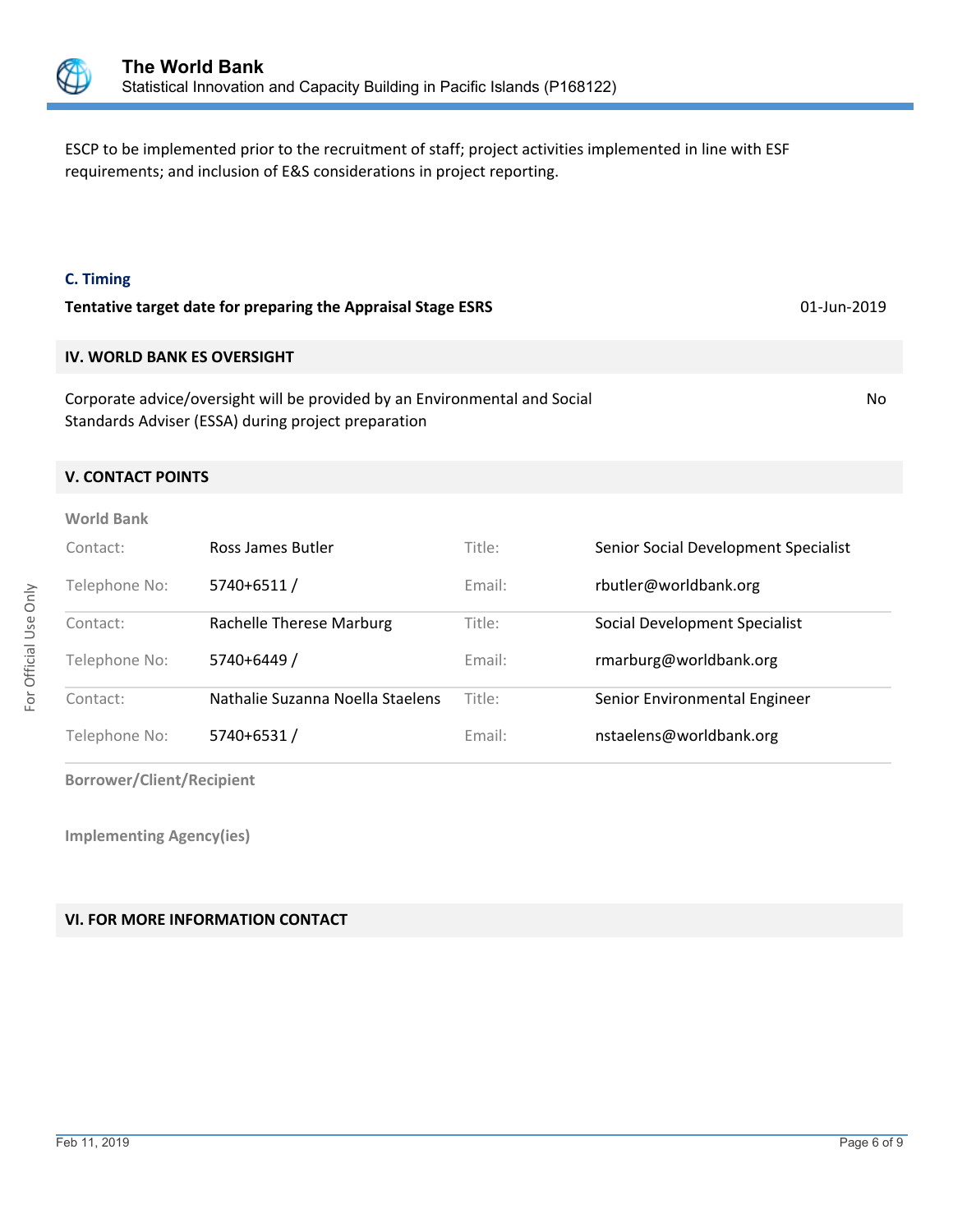

The World Bank 1818 H Street, NW Washington, D.C. 20433 Telephone: (202) 473-1000 Web: http://www.worldbank.org/projects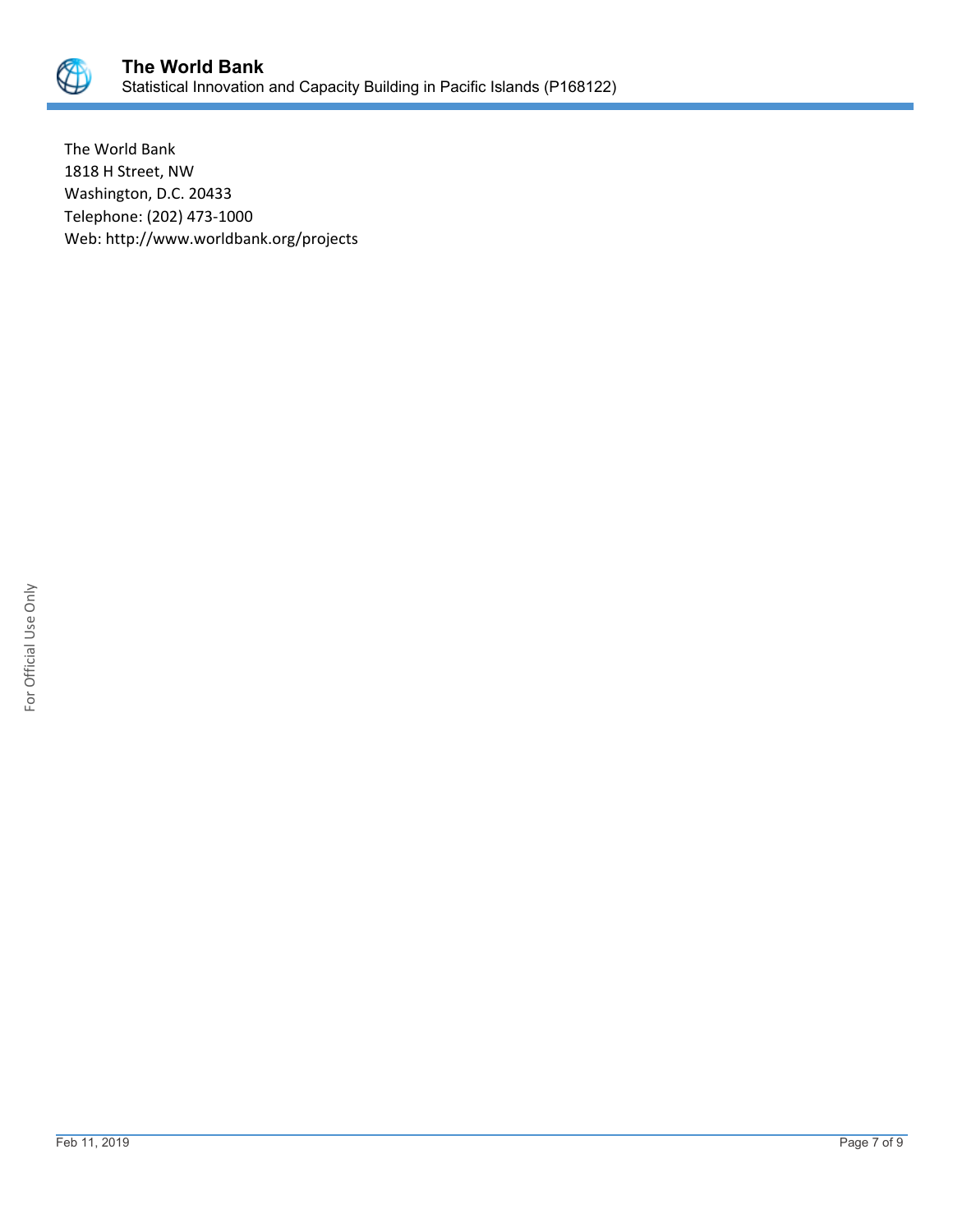

# **VII. APPROVAL**